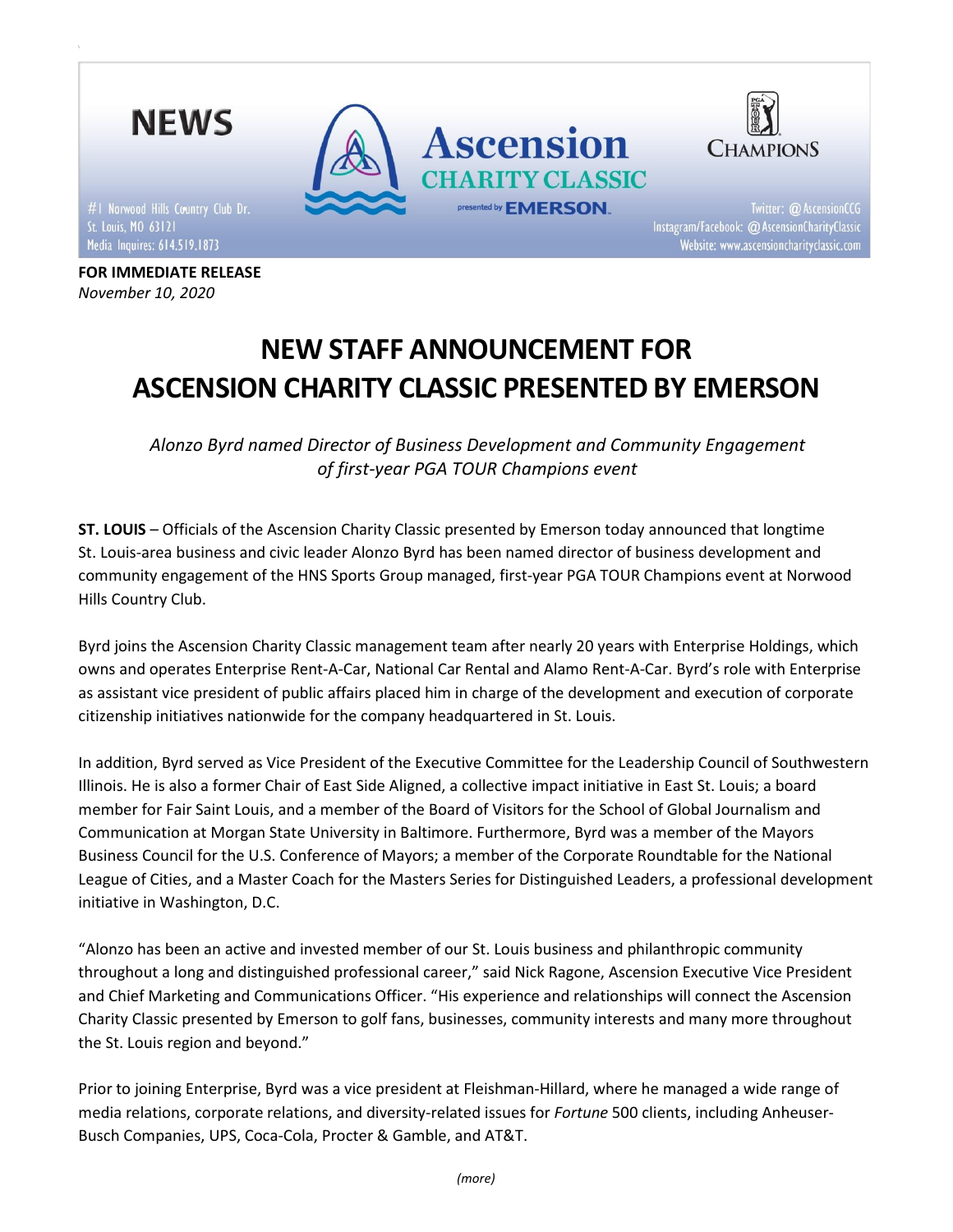"I'm excited to have Alonzo join the tournament management team and bring his considerable knowledge and extensive background to the event," said Steve Spratt, tournament executive for the Ascension Charity Classic presented by Emerson and Ascension's vice president of marketing. "Alonzo joins an already strong team that is focused on producing an event that will benefit a number of worthy charities and provide all of St. Louis a professional golf experience that will soon become a tradition on our local sports calendar."

Byrd, who grew up in nearby East St. Louis, Ill., has a bachelor's degree in journalism from Southern Illinois University at Edwardsville and has worked as a journalist for the Kansas City Times, the Oakland Press in Pontiac, Mich., the Belleville (III.) News Democrat, and as a stringer with The Associated Press in St. Louis.

"I am thrilled to be leading the tournament's business development and community engagement efforts to help Ascension build a successful event that will serve St. Louis and north county for years to come," said Byrd. "I am committed to the St. Louis area, which I've called home my entire life, and passionate about the game of golf and the positive impact it can make in a community. So, while this is a dream assignment and opportunity for me, what's most important is making a difference in St. Louis and that's what I intend to do."

The 2021 Ascension Charity Classic presented by Emerson is September 6–12.

The Ascension Charity Classic presented by Emerson will be one of the premier Regular Season events on the PGA TOUR Champions schedule, which annually gives way to the Charles Schwab Cup Playoffs – a season-ending, three-tournament series used to determine the Tour's season-long champion. The next Charles Schwab Cup champion will be crowned in November 2021 at the Charles Schwab Cup Championship. The current PGA TOUR Champions "Rookie Class" includes two-time winners in 2020 Phil Mickelson, Ernie Els and Jim Furyk.

All three rounds of Ascension Charity Classic will be broadcast on Golf Channel in the United States. Internationally, telecasts air in more than 170 countries and territories, reaching more than 340 million potential households, and are distributed in 15+ markets via GOLFTV.

For more information about the Ascension Charity Classic presented by Emerson, including ticket sales, pro-am spots and sponsorship packages, please visit ascensioncharityclassic.com and follow the tournament on Twitter at @ascensionccg, on Facebook at facebook.com/ascensioncharityclassic and on Instagram @ascensioncharityclassic.

# About Ascension Charity Classic presented by Emerson

The Ascension Charity Classic presented by Emerson is an official event on the PGA TOUR Champions operated by Tournaments for Charity, a 501 (c) 3 non-profit entity. This 54-hole stroke play golf tournament features 81 PGA TOUR Champions professionals competing for a \$2 million purse at historic Norwood Hills Country Club in St. Louis, Missouri. The event is designed to showcase the best golf on the PGA TOUR Champions for the enjoyment of spectators and to benefit local charities in the North St. Louis County area and beyond. All three official rounds will be internationally televised on the Golf Channel. For more information, visit ascensioncharityclassic.com.